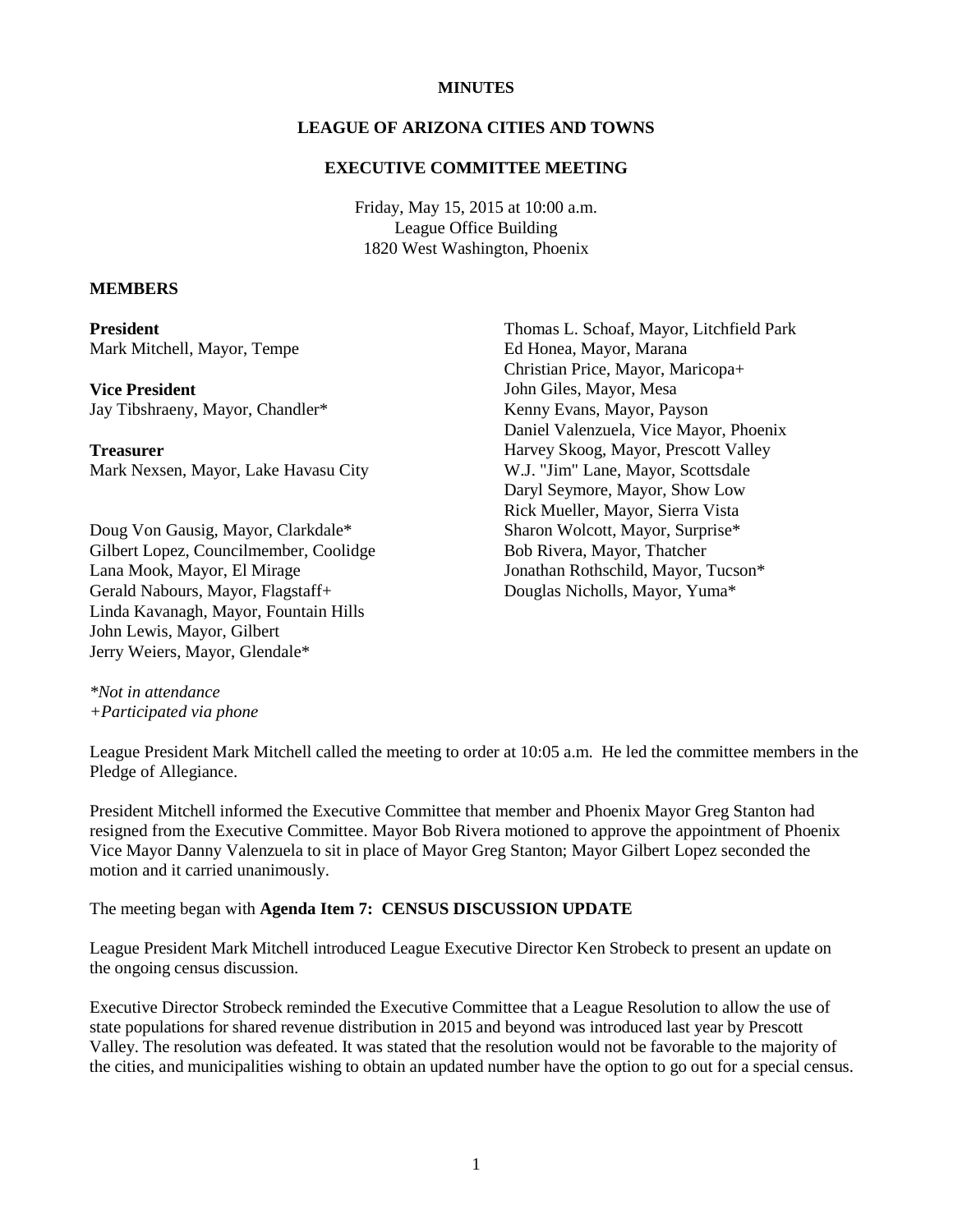Because of this decision, several cities indicated interest in going out for a special census. There are now seven cities committed to going forward with a special census from the bureau. Now, several cities are asking for the resolution to be revisited due to the impact on shared revenue distribution.

Mr. Strobeck informed the Executive Committee that the League had hosted a series of meetings to try to come to an equitable solution to the issue. There was general agreement to seek fast-track legislation to allow cities and towns a choice of their population numbers beginning in 2015. While this option was primarily supported, it would lessen the amount received by those who elected to conduct the special census.

Within these meetings, the seven cities inquired about some compensation for what was paid to the bureau for conducting their census. A smaller group of managers is set to meet to negotiate and discuss options.

Discussion was held by the Executive Committee about fast-tracking legislation that would allow the cities and towns to use the state estimate population numbers and to work with the State Demographer's office to improve the quality of the state data. The question was raised as to the impacts of the growth of state shared revenues to jurisdictions under both a statewide and census city population update.

Mayor Lewis and Mayor Price noted their support of the League resolution last year and willingness to work towards a statewide legislative solution, but stated that voting to do so before a compromise is reached on the issue of reimbursement would not be equitable to the census cities and recommended tabling this item until after the negotiations by the four managers.

Mayor John Giles moved to seek fast-track legislation to allow cities and towns to develop a new model for state-estimated population numbers; Mayor Harvey Skoog seconded the motion and it carried with two objections from Mayor Lewis and Mayor Price.

President Mitchell commented that he hoped the group of managers would continue to meet to discuss the options regarding compensation to those seven census cities.

## **1. REVIEW AND ADOPTION OF MINUTES**

Mayor Harvey Skoog moved to approve minutes of the February 13, 2015 Executive Committee meeting; Councilmember Gilbert Lopez seconded the motion and it carried unanimously.

### **2. LEGISLATIVE REPORT AND NEW LAWS UPDATE**

League President Mark Mitchell introduced League Executive Director Ken Strobeck and League Legislative Associate Dale Wiebusch to give a legislative update.

Executive Director Strobeck noted that there had been a large number of preemptions proposed during this particular legislative session, including residential rentals, photo radar, firearms and others. While there were several potentially devastating items proposed this session, there was not anything especially harmful that was passed.

Mr. Strobeck recognized League Legislative Associates Dale Wiebusch and Ryan Peters for their accomplishments throughout the session, particularly in the absence of a legislative director during the session. He also thanked Greg Karidas, who served as a temporary legislative associate and had recently accepted a position with the Secretary of State's Office. In addition, Mr. Strobeck recognized Deputy Director Tom Belshe and Tax Policy Analyst Lee Grafstrom for specific work on finance and tax issues.

Mr. Strobeck then called on Legislative Associate Wiebusch to give an update on the League Policy Committees.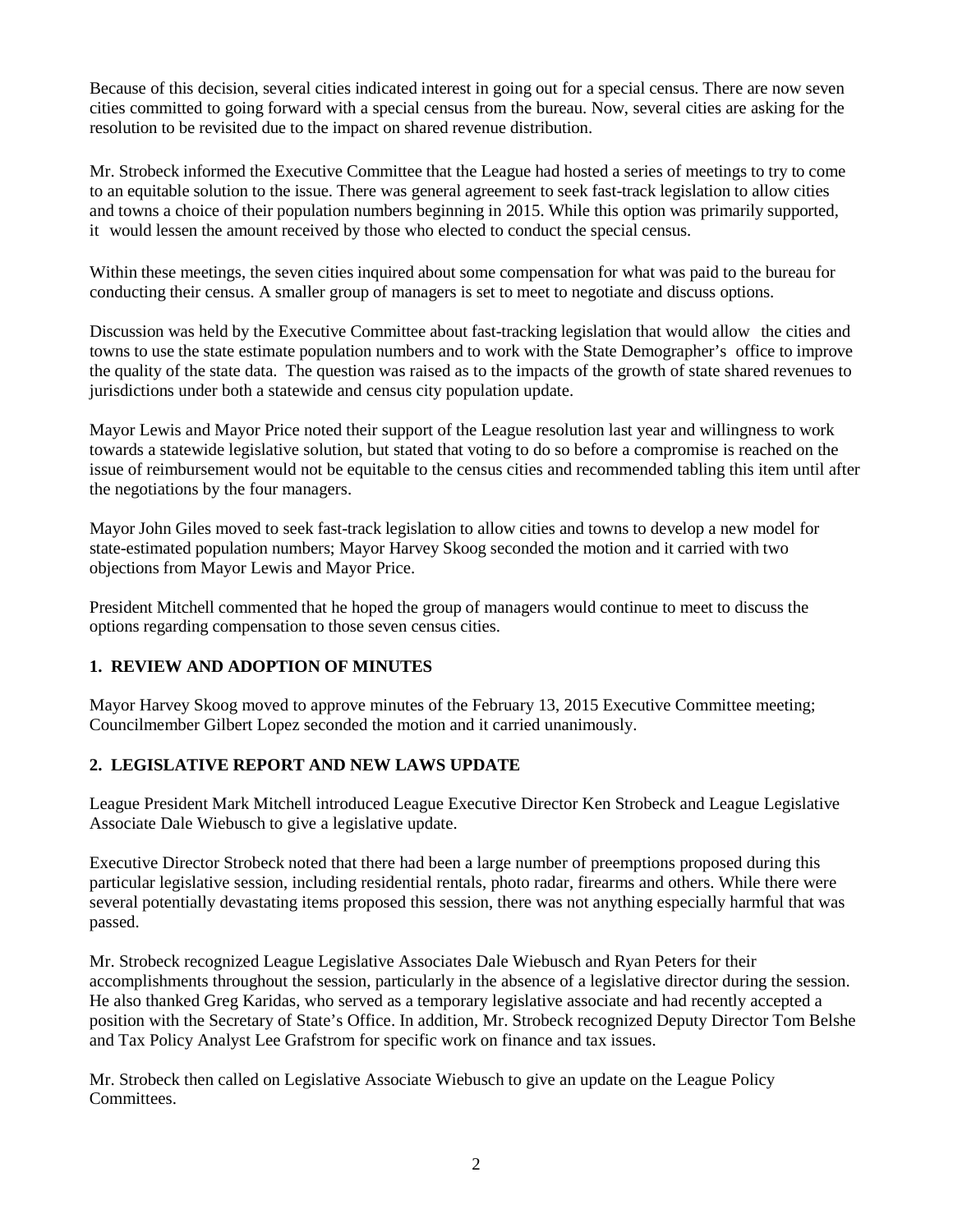Mr. Wiebusch reminded the Executive Committee that last year, a new Policy Committee process was created for the annual resolutions, and that five separate committees had been formed. He informed the Committee that 21 resolution ideas had been submitted, covering a wide variety of issues, including HURF, economic development, local control, Heritage Fund, parks and others. Based on this new process, President Mitchell will assign each idea to a relevant committee and that committee will vet those issues, with League Staff drafting a full resolution. Following the committee process, the full Resolutions Committee will meet at the Annual Conference to review and vote on the proposed resolutions.

### **3. TPT IMPLEMENTATION UPDATE**

League President Mark Mitchell recognized League Deputy Director Tom Belshe to present on the progress of the TPT implementation project.

Deputy Director Belshe informed the Executive Committee that the Arizona Department of Revenue (DOR) had created online training materials for cities and towns and others in the contracting industry. He reminded the Committee of an original concern regarding single audit status; however, he indicated that the single audit process had gone better than originally expected. He said that there had been a number of audit requests, all of which were approved, and many that were also completed by city auditors with DOR involvement.

Mr. Belshe also informed the Executive Committee that an IGA was developed to ensure that there would be no requirement for self-collecting cities to turn operations over to DOR if the department is not prepared with the supplemental software systems. He also noted that the IGA indicated that there would be a review on September 1, 2015. At this time, the cities will be ready for licensing. However, if the department is not ready on this date, cities will continue to hold onto their system until a later date.

Mr. Belshe informed the Executive Committee that the Auditor General had released a report finding performances hindered by the ineffective information technology equipment systems and leadership at the DOR. In addition, he revealed the formation of an Executive Steering Committee, comprised of the Governor's Office, Department of Administration (DOA), DOR and municipalities, who meet monthly for progress reports. Within this committee, it was announced that DOA would be procuring a replacement to their current tax system in 2016. The League has informed the Auditor General and the Governor's Office of their dissatisfaction with this approach.

League President Mark Mitchell apprised the Executive Committee of a meeting that he and several other committee members had held with the governor. In this meeting, they outlined the challenges that had been occurring with DOR and expressed the displeasure with the system.

## **4. LEAGUE BUDGET FOR 2015-2016**

League President Mark Mitchell recognized Mayor Thomas Schoaf, Chairman of the League Budget Subcommittee, to present the suggested League Budget for 2015-2016.

Mayor Schoaf pointed out that the proposed budget being suggested for adoption has a projection of \$100,000 shortfall between revenues and expenditures. This is similar to the projected budget of 2014-2015, which included a projected shortfall of \$110,000. He noted that depending on the revenue received from the annual conference, there would be a change in this shortfall amount.

Mayor Schoaf moved to approve the FY16 budget as recommended by the subcommittee; Mayor Linda Kavanagh seconded the motion and it passed unanimously.

## **5. PSPRS TASK FORCE UPDATE**

League President Mark Mitchell welcomed Mr. Scott McCarty, Finance Director for the Town of Queen Creek and Chair of the League's PSPRS Task Force to present an update on the Task Force.